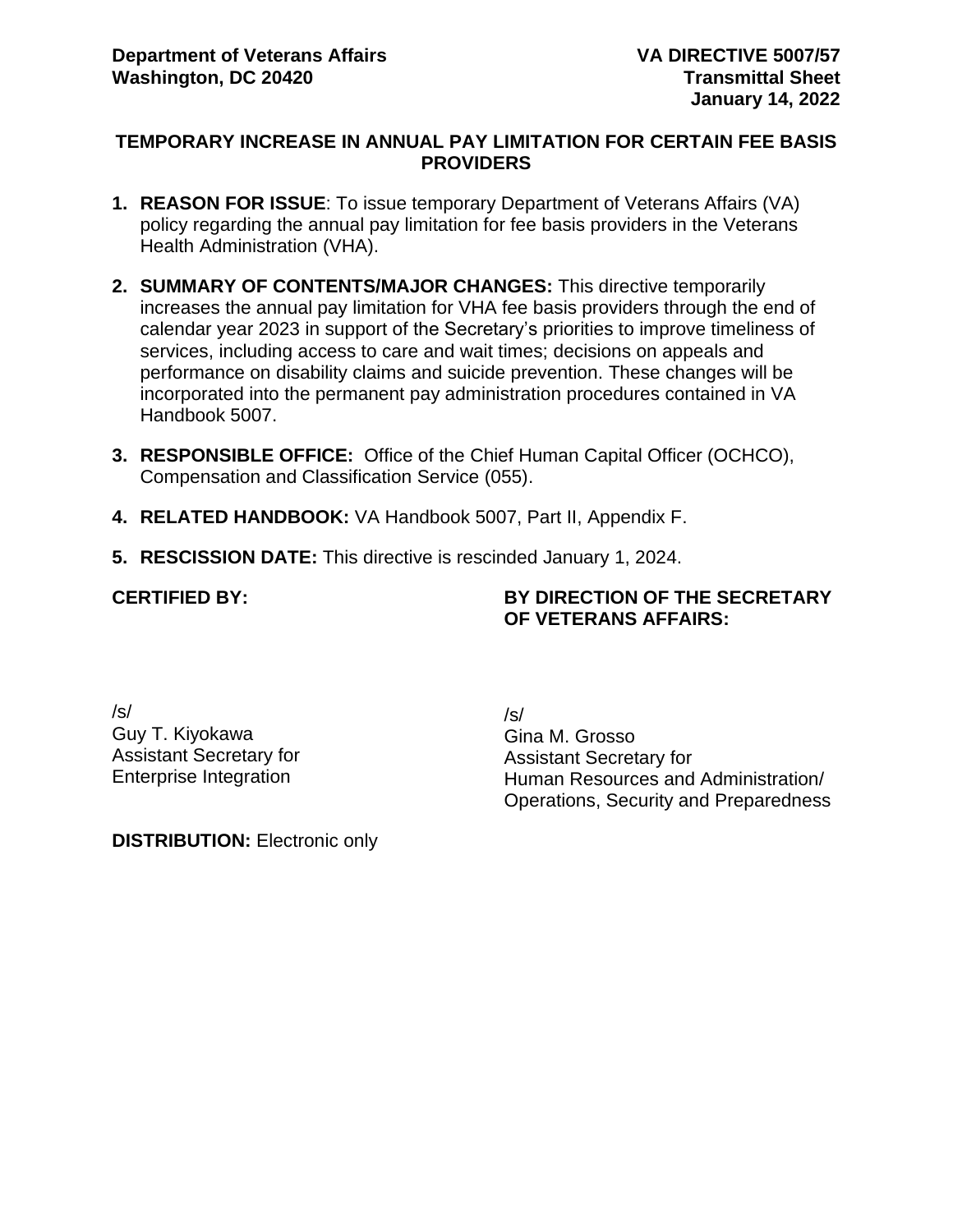### **VA Directive 5007/57 January 14, 2022**

### **TEMPORARY INCREASE IN ANNUAL PAY LIMITATION FOR FEE BASIS PROVIDERS**

**1. PURPOSE.** This directive temporarily increases the annual pay limitation for fee basis providers in the Veterans Health Administration (VHA) in support of the Secretary's priorities to improve timeliness of services, including access to care and wait times; decisions on appeals and performance on disability claims and suicide prevention.

# **2. POLICY.**

- a. Effective immediately, facility directors may allow health care providers performing work on a fee-for-service basis to receive total compensation in a calendar year up to the temporary annual pay limitations listed below in section 2b and 2c. This is a temporary increase for Certified Registered Nurse Anesthetists (CRNA) and for Physicians, Dentist and Podiatrists (as applicable) prescribed in VA Handbook 5007, Part II, Appendix F, paragraph 4. See also VA Directive 5007/56 (temporary limits through the end of calendar year 2021).
- b. Temporary annual pay limitations are as follows:
	- (1) Physicians, Dentists and Podiatrists: salary of the President (\$400,000 in 2022);
	- (2) Certified Registered Nurse Anesthetists: salary of the Vice President (\$261,400 in 2022); and
	- (3) All other title 38 and title 5 health care providers: EX-I (\$226,300 in 2022).
- c. Fees must still be established and documented in accordance with paragraph 3b of VA Handbook 5007, Part II, Appendix F. Specifically:
	- (1) Employees appointed on a fee basis are to be compensated by the task or service (i.e., by piecework) and are not to be paid on a time basis;
	- (2) Fees shall be based on fees for similar services in the community; and
	- (3) Facilities must document and maintain all information used to establish payment rates.
- d. Other flexibilities such as appointments above the minimum rate of the grade; recruitment, relocation or retention incentives; alternate work schedules; and, adjustable work hours for part-time physicians, should be considered in an effort to appoint providers on a full-time, part-time or intermittent basis rather than regularly utilize a fee basis appointment.

## **3. RESPONSIBILITIES.**

a. **Human Resources Management (HRM) Officers, or designees,** shall, monitor fee basis salary limitations, provide technical advice, guidance and assistance to local officials regarding salary limitations and will maintain necessary records and documentation regarding fee payments.